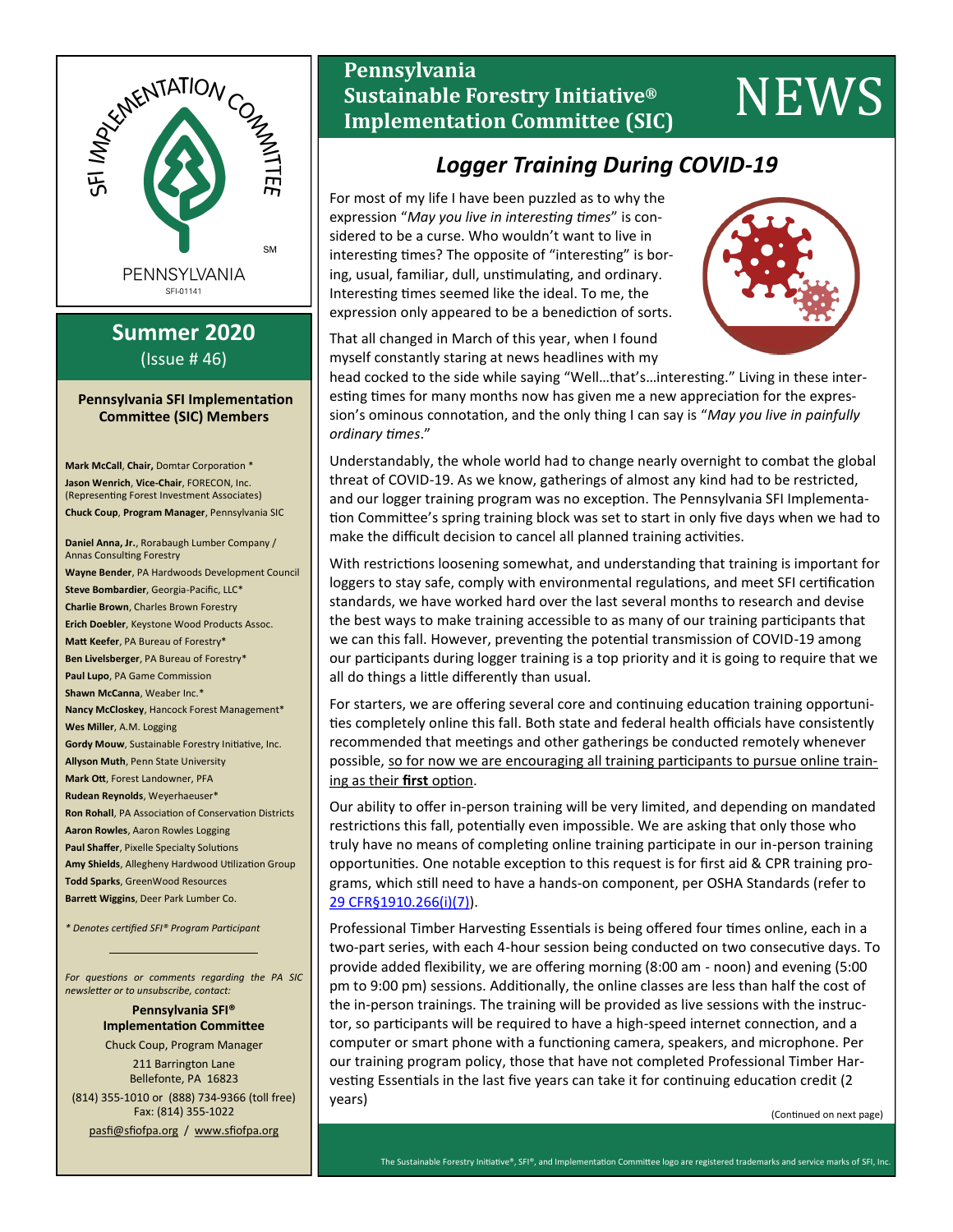# **Sustainable Forestry Initiative® (SFI®) Program**

SFI [\(www.sfiprogram.org\),](http://www.sfiprogram.org) is a solutionsoriented sustainability organization that collaborates on forest-based conservation and community initiatives that demonstrate and enhance our shared quality of life while providing supply chain assurances through standards, data, and authentic stories.

At the heart of the SFI Program are SFI Implementation Committees (SICs). The Pennsylvania SIC is one of 34 spread across North America that responds to local needs and issues through the SFI Program at the local level. This grassroots network is unique to the SFI Program.

The Pennsylvania SIC's purpose is to promote wise forest stewardship, enabling Pennsylvania communities to thrive through a successful forest products industry. We work hard to support business operations by training and developing the logger workforce, educating the public about the value of working forests, promoting SFI forest certification, and assisting with regulatory issues. Our alliance of deeply committed professionals from across the forestry community builds partnerships with many other conservation organizations who depend on the forest industry to advance their own missions. These relationships allow us to serve with great impact.

Learn more at [www.sfiofpa.org](http://www.sfiofpa.org)

## **SFI® Program Participants Supporting the PA SIC**

*These companies operate in Pennsylvania and are certified to be in conformance with the SFI Standard. They also provide direct involvement and financial support to the Pennsylvania SFI® Implementation Committee (SIC).*

**PA DCNR Bureau of Forestry Domtar Corporation Forest Investment Associates Georgia-Pacific, LLC GreenWood Resources, Inc. Hancock Forest Management Pixelle Specialty Solutions Weaber, Inc. Weyerhaeuser Co.**

Summer 2020, Issue #46

## **CONTINUED FROM FIRST PAGE**

Additionally, we are offering seven 4-hour (1 year of credit) online continuing education training sessions this fall. Again, these trainings will be provided as live sessions with the instructor, so participants will be required to have a high-speed internet connection, and a computer or smart phone with a functioning camera, speakers, and microphone.

A significant benefit of our online trainings is that they can be completed right from home with no travel required. Participants can register for these classes using the enclosed registration form, or by visiting our website: [www.sfiofpa.org/register.](http://www.sfiofpa.org/register)

In addition to these live training sessions, the Pennsylvania SFI Implementation Committee has approved several other online options for training participants to obtain continuing education credits. For full details on the following options please visit our website at: [https://sfiofpa.org/pages/online](https://sfiofpa.org/pages/online-logger-training/)-logger-training/

- **SELF-PACED LOGGER TRAINING COURSES**: Self-paced online courses give training participants the flexibility to complete training when it is most convenient for them. The user is in control of what they learn, when they learn it, and where they learn it. Several self-directed training courses for loggers have been approved for continuing education (CE) credit in the Pennsylvania SFI Professional Timber Harvester Training Program. The courses are all free to complete, but the cost to submit credits to the Pennsylvania SFI Implementation Committee can range from \$20 to \$84 for one (1) year of CE credit. These online continuing education programs require a high-speed internet connection, and a computer or smart phone with functioning speakers. Self-paced logger training courses can be accessed here: [https://](https://sfiofpa.org/pages/online-logger-training/) [sfiofpa.org/pages/online](https://sfiofpa.org/pages/online-logger-training/)-logger-training/, or by clicking the "Online Logger Training" option on the Loggers menu of our website [\(www.sfiofpa.org\).](http://www.sfiofpa.org/)
- **WEBINARS**: The Pennsylvania SFI Implementation Committee recognizes and approves webinars that address topics identified by the SFI Standards and Rules for continuing education (CE). Individuals must participate in live webinars to receive CE credit. CE credit will not be approved for reviewing recorded webinars. Training program participants can submit upcoming webinars to the Pennsylvania SFI Implementation Committee for a credit preapproval review. A listing of pre-approved webinars, and other training, is available here: <http://sfiofpa.blogspot.com/> Note that this page does not contain a complete list and only includes the webinars that the Pennsylvania SFI Implementation Committee has reviewed and approved for CE credit. Also be aware that most webinars are only one (1) hour long. Training participants must complete three (3) additional hours of CE credit to add one (1) year to their training expiration date (i.e. 4 hours = 1 year) per our training program policy.

As was mentioned, we will be offering a limited number of in-person training opportunities across Pennsylvania this fall. These mainly include the core training classes, and upper levels of Game of Logging for continuing education. First Aid & CPR training is being offered in Venango and Elk Counties and the Allegheny Hardwood Utilization Group (AHUG) has generously subsidized 50% of the registration fees for these classes. Again, in-person training is only being offered for those that have no means of participating in online logger training options. Spaces will be limited and filled on a first comefirst-served basis. All in-person training participants will be required to sign a COVID-19 liability release waiver and follow all necessary COVID-19 precautions. Depending on the hosting location's COVID-19 protocols, this may require wearing a face covering even when maintaining a social distance of 6 feet or more. In-person training offerings are especially subject to change at any time without advanced notification. Participants can register for in-person training classes using the enclosed registration form, or by visiting our website: [www.sfiofpa.org/register.](http://www.sfiofpa.org/register)

Lastly, I just want to say that these are challenging and unpredictable times. We appreciate all of your patience, flexibility, and understanding.

> Chuck Coup Program Manager

- 2 -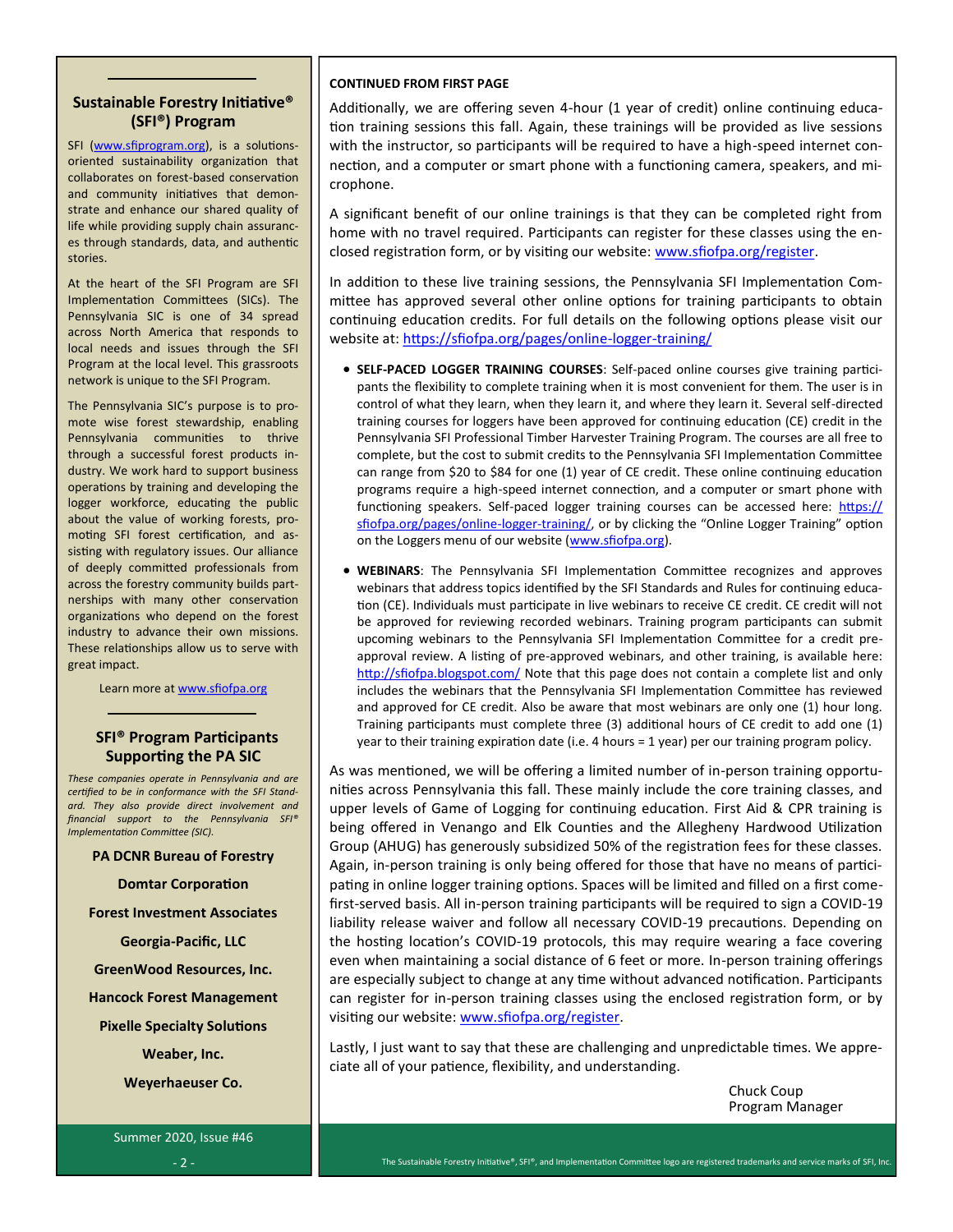# **PA SFI® Implementation Committee Partners**

*SIC Partners and their products or services are not SFI certified, but they help to promote sustainable forestry practices throughout Pennsylvania and pledge a contribution annually to the Pennsylvania SIC based on mill production from PA forest resources.*

C & C Smith Lumber Co., Inc. Cummings Lumber Co., Inc. Deer Park Lumber, Inc. Dwight Lewis Lumber Company, Inc. Gessner Logging & Sawmill, Inc. Heacock Lumber Company JM Wood Products LLC Maple Ridge Forest Products Mark & Olivia Ott Matson Lumber Company Mick Brothers Lumber Ordie Price's Sawmill, Inc. Patterson Lumber Company, Inc. Pine Creek Lumber Co. Renno Brothers Lumber Co. Salem Hardwood, Inc. Soap Stone Sawmill, LLC Solts's Sawmill, Inc. The Lyme Timber Company Trumco Forest Products Wheeland Lumber

## **PA SFI® Implementation Committee Supporters**

*SIC Supporters and their products and services are not SFI certified, but they help to promote sustainable forestry practices and pledge meaningful contributions to the Pennsylvania SIC.*

Appvion Operations, Inc. A.M. Logging, LLC Bingaman & Son Lumber Co., Inc. Blue Ox Timber Resources, Inc. Brownlee Lumber, Inc. Charles Brown Forestry Consulting Cowan Lumber Frey Lumber & Pallet Corporation Horizon Wood Products, Inc. Metzler Forest Products, LLC Mountainside Hardwoods Noll's Forestry Services Postlewait Logging Company P & S Lumber Company RAM Forest Products, Inc. RJ Hoffman & Sons, Inc. Remmey - The Pallet Company Reynmil, Inc. Shade Mountain Forest Products St. Marys Lumber Co., Inc. Stoltzfus Forest Products WBL Hardwoods W.J. Cox Associates

Summer 2020, Issue #46

# **Time to Act: Support the Logger Relief Package (HR 7690 and S.4233)**

The American Loggers Council (ALC) and state logging associations are supporting bipartisan legislation in the U.S. Congress that provides economic relief to timber harvesters and timber haulers impacted by COVID-19. In May of this year, the ALC proposed the "Logger Relief Package." Wood products manufacturers have reduced their consumption as a result of reduced or lost markets during the COVID -19 pandemic. The ripple effect has been a reduction in the amount of wood fiber being sourced from the forest by the small, family-owned logging and log trucking businesses.

Assuming the country's economy reopens this summer, analysts predict it could take two years for log markets to recover. This amount of time will be a significant challenge for loggers and log truckers to survive and remain whole to continue their operations. Loggers and log truckers could go out of business and the entire value supply chain could be significantly disrupted as a result. With high operating costs, diminished markets and low returns on investments, logging capacity throughout the United States could be deeply reduced and new investments into the logging sector will be limited.

In order to sustain the supply chain, the Logger Relief Package would provide a grant program for those contractors that harvested or delivered wood to various mills across the country in 2019.

Contractors would be able to apply for a grant through the U.S. Department of Agriculture to assist them with their ability to continue business operations for the next twelve months while their markets attempt to recover, much like the assistance already given to other producers of agricultural commodities.

Funds could be used for business operating expenses such as equipment loan payments, maintenance costs, consumables such as fuel and oil expenses, required insurance payments and other fixed and variable costs not already

covered in existing federal payment programs such as the Payroll Protection Program and other Pandemic Unemployment Assistance.

Please urge your federal representatives to approve these measures (HR 7690 and S.4233) without delay!

# **ALIFT Needs Your Help**

Assisting Loggers Immediately Fund Trust (ALIFT) was forced to cancel their annual golf tournament fundraiser scheduled earlier this summer due to COVID-19. This was ALIFT's biggest fundraiser of the year. Proceeds from past golf tournaments have enabled

ALIFT to help the families of injured loggers by providing immediate funding that gives them "a lift" until insurance money becomes available.

ALIFT is asking for contributions of any amount to support their fund so that they can continue to be there when help is needed. The organization has helped many families over the past 4 years and they don't want to let this year's canceled fundraiser interfere with their ongoing mission.

ALIFT understands that these are challenging economic times and that it is difficult to consider contributing money to another cause, but unfortunately, logging accidents and injuries continue to occur, and families still need help.

To learn more about ALIFT visit [https://](https://www.facebook.com/ALIFT-373765966334195/) [www.facebook.com/ALIFT](https://www.facebook.com/ALIFT-373765966334195/)-[373765966334195/](https://www.facebook.com/ALIFT-373765966334195/) and to make a contribution, please contact Jim Soltis at (570) 836-5825 or [alifthelp@gmail.com.](mailto:alifthelp@gmail.com) All contributions are tax deductible.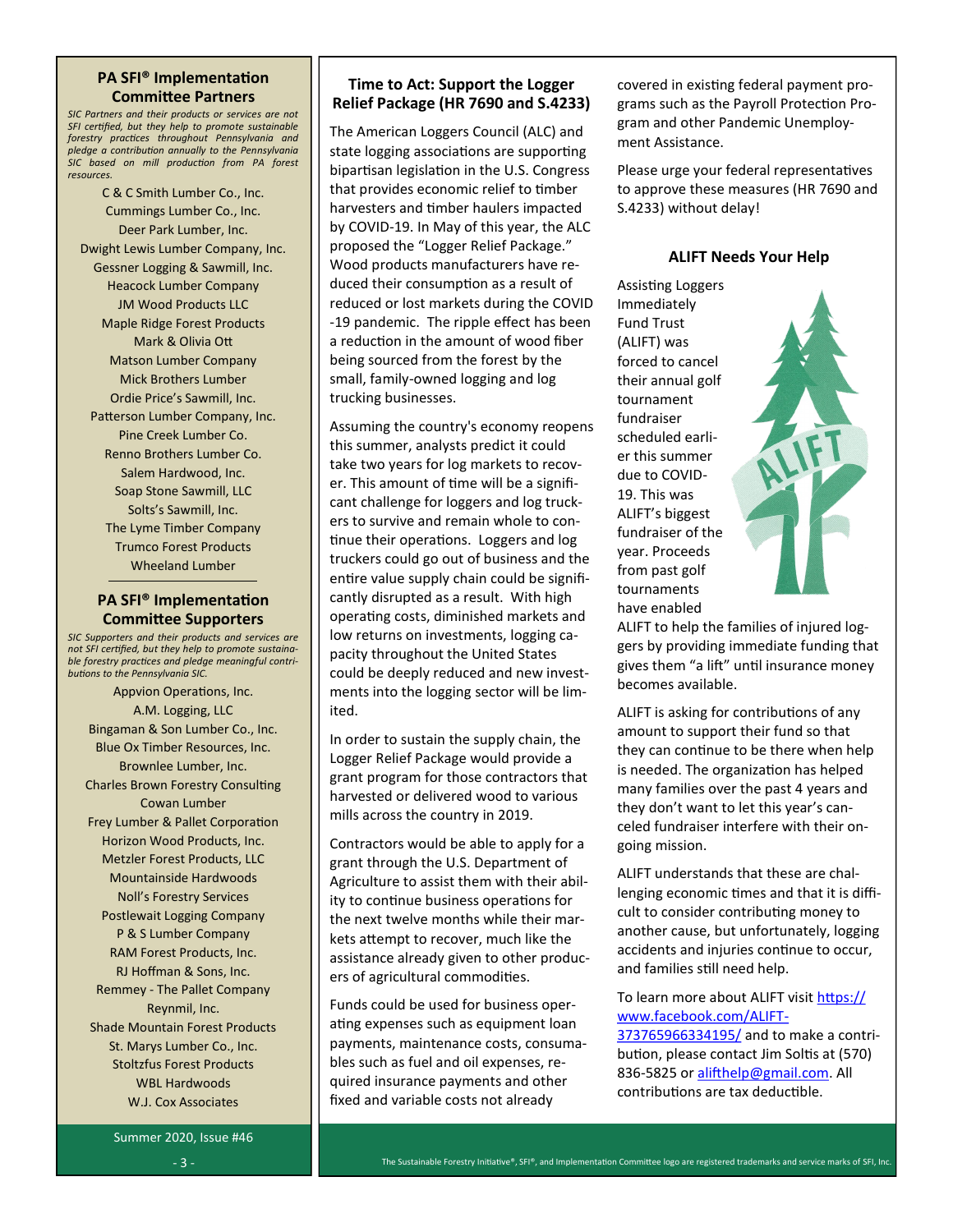

Pennsylvania SFI® Implementation Committee

748 Gravel Point Rd

Howard, Pennsylvania 16841

*The Sustainable Forestry Initiative is a service of SFI, Inc.*

# **PA SFI Professional Timber Harvester Training Program**

*The Pennsylvania SFI Professional Timber Harvester Training Program is geared towards commercial timber harvesters; however, it is open to any individual interested in participating. Courses are offered in the spring (mid-March through mid-May) and the fall (mid-September through mid-November) at locations across Pennsylvania each year.*

**Learn more:**

[www.sfiofpa.org/requirements](http://www.sfiofpa.org/requirements)

**Register for classes:** [www.sfiofpa.org/register](http://www.sfiofpa.org/register)

**Find SFI Qualified Logging Professionals or review your training records:** [www.sfiofpa.org/search](http://www.sfiofpa.org/search)



Summer 2020, Issue #46 - 4 -

# **Pennsylvania Sustainable Forestry Initiative® Instainable Forestry Initiative®**<br>**Implementation Committee (SIC)** NEWS

# **Extended to All of October**

With the 2020 Walk in Penn's Woods just of opportunities to enjoy Penn's Woods months away the Walk in Penn's Woods Part-throughout the month. The site showcases a nership wants to share their new approach to few StoryMaps, information for trails to hike this year's event.

Because there is still a great deal of uncertainty around where Pennsylvania will be in terms of the status of the pandemic and the best ways to keep everyone safe, the event is being expanded into something with more individual options. We want to keep all our friends and partners safe, while still enabling to connect with Pennsylvania's working forthe public to learn more about and appreciate ests and learn how our forests are working for Penn's Woods, and are working towards crea-them. We encourage others to consider suptive ways to do so.

The entire month of October will be a Walk in Penn's Woods! Pennsylvanian's are invited to create their own woodland adventure and enjoy the woods while being socially distant, but naturally near. They can visit the Find a

**2020 Walk In Penn's Woods Event**  Woodland Adventure page on the Walk in Penn's Woods website [\(https://sites.psu.edu/](https://sites.psu.edu/walkinpennswoods/) [walkinpennswoods/\)](https://sites.psu.edu/walkinpennswoods/) for a growing collection in a variety of counties across the state, virtual tours of unique Penn's Woods forests, and links to State Parks and partners that are continuing to offer formal woodland adventures.

> The Pennsylvania SFI Implementation Committee is proud to partner with and sponsor this annual event that encourages the public porting this worthwhile event by making a contribution to the annual fundraising campaign. The campaign ends Friday September 4th. To contribute to the Walk in Penn's Woods 2020 campaign visit:

> > http://c-[fund.us/s0l](http://c-fund.us/s0l)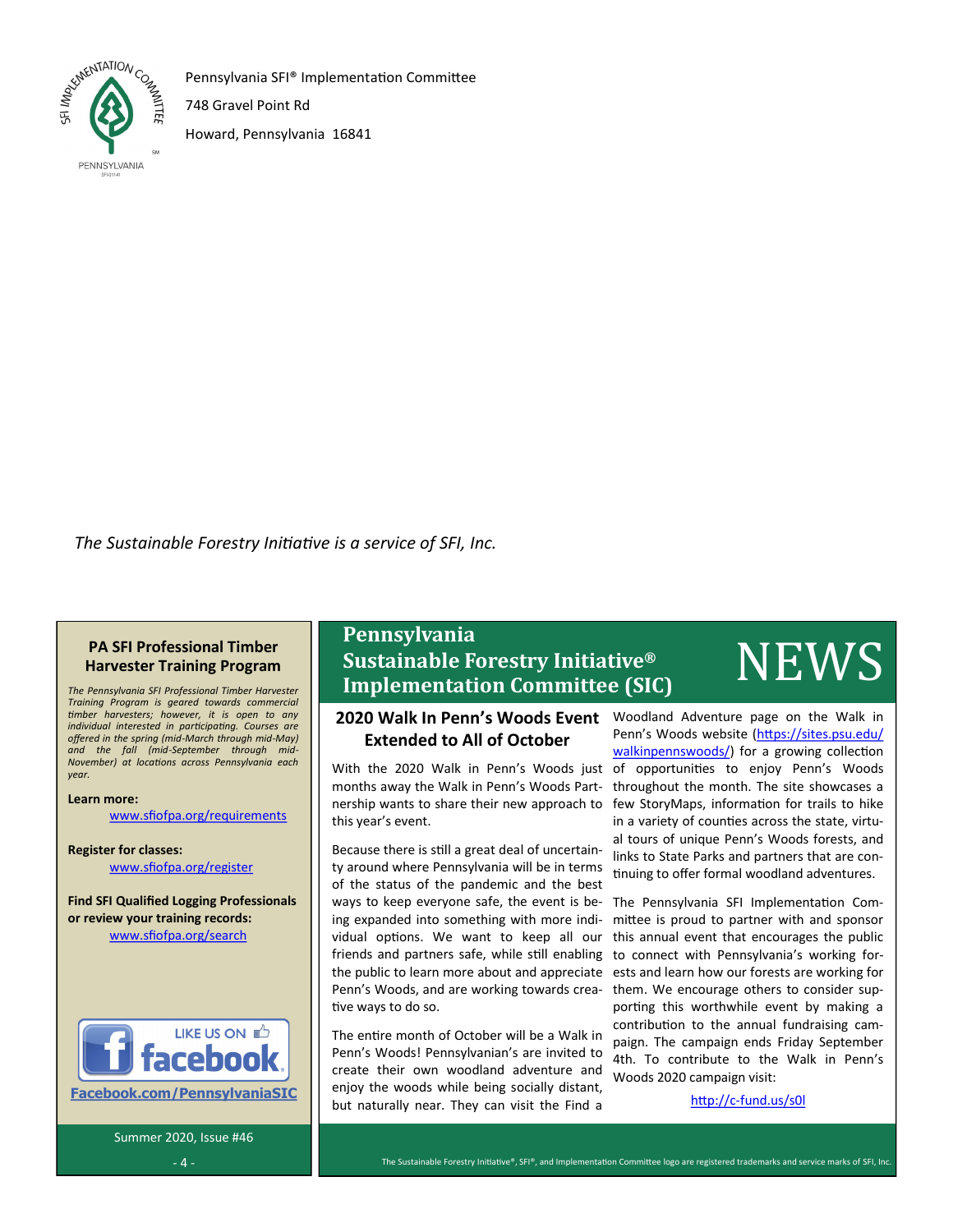

# **Pennsylvania Sustainable Forestry Initiative® Implementation Committee**

**Professional Timber Harvester Training Program**

# **2020 Fall Training Schedule**

## **ONLINE TRAINING**

**Due to the ongoing situation with COVID-19, the CDC and other health officials are recommending that meetings and other gatherings be conducted remotely whenever possible. As a result, The Pennsylvania SFI Implementation Committee is offering the following discounted online training opportunities this fall. We encourage all training participants to pursue online training as their first option.**

#### ➢ **These online core and continuing education classes require a high speed internet connection, and a computer or smart phone with a functioning camera, speakers, and microphone.**

➢ **To register for any the following online courses, please visit: [www.sfiofpa.org/register](http://www.sfiofpa.org/register)**

#### **CORE**

≻ Professional Timber Harvesting Essentials can be taken for CE Credit, IF you have not already completed the training in the last 5 years<br>≻ Both Part 1 and Part 2 must be completed to receive credit for Professional Timb

| <b>Course Date</b>       | <b>Time</b> | <b>Course Name (Course Descriptions on Registration form)</b> | Location | Cost  | <b>Register By</b> |
|--------------------------|-------------|---------------------------------------------------------------|----------|-------|--------------------|
| 09/16/20 Wed             | 8:00 AM     | Professional Timber Harvesting Essentials - PART 1 (4 hours)  | Online   | 40.00 | 09/09/2020         |
| Thurs<br>09/17/20        | 8:00 AM     | Professional Timber Harvesting Essentials - PART 2 (4 hours)  |          |       |                    |
| 10/15/20 Thurs           | 5:00 PM     | Professional Timber Harvesting Essentials - PART 1 (4 hours)  | Online   | 40.00 | 10/08/2020         |
| 10/16/20 Fri             | 5:00 PM     | Professional Timber Harvesting Essentials - PART 2 (4 hours)  |          |       |                    |
| Wed<br>10/28/20          | 8:00 AM     | Professional Timber Harvesting Essentials - PART 1 (4 hours)  | Online   | 40.00 | 10/21/2020         |
| <b>Thurs</b><br>10/29/20 | 8:00 AM     | Professional Timber Harvesting Essentials - PART 2 (4 hours)  |          |       |                    |
| 11/05/20<br><b>Thurs</b> | 5:00 PM     | Professional Timber Harvesting Essentials - PART 1 (4 hours)  | Online   | 40.00 | 10/29/2020         |
| 11/06/20 Fri             | 5:00 PM     | Professional Timber Harvesting Essentials - PART 2 (4 hours)  |          |       |                    |
|                          |             |                                                               |          |       |                    |

#### **CONTINUING EDUCATION TRAINING**

| > One (1) year of CE credit is given for each four (4) hours of training completed. Refer to the Program Policy for complete details on training requirements: www.sfiofpa.org/requirements |          |                                                               |          |      |       |                    |  |
|---------------------------------------------------------------------------------------------------------------------------------------------------------------------------------------------|----------|---------------------------------------------------------------|----------|------|-------|--------------------|--|
| <b>Course Date</b>                                                                                                                                                                          | Time     | <b>Course Name (Course Descriptions on Registration form)</b> | Location | Cost |       | <b>Register By</b> |  |
| 09/22/20 Tues                                                                                                                                                                               | 8:00 AM  | Pennsylvania Wildlife (4 hours)                               | Online   |      | 45.00 | 09/15/2020         |  |
| 09/25/20 Fri                                                                                                                                                                                | 8:00 AM  | PA Species of Greatest Conservation Need (4 hours)            | Online   |      | 45.00 | 09/18/2020         |  |
| 10/01/20 Thurs                                                                                                                                                                              | 8:00 AM  | Erosion Control in Our Forests (4 hours)                      | Online   |      | 20.00 | 09/24/2020         |  |
| 10/05/20 Mon                                                                                                                                                                                | 12:00 PM | PA Species of Greatest Conservation Need (4 hours)            | Online   |      | 45.00 | 09/28/2020         |  |
| 10/06/20<br><b>Tues</b>                                                                                                                                                                     | 12:00 PM | Pennsylvania Wildlife (4 hours)                               | Online   |      | 45.00 | 09/29/2020         |  |
| 10/19/20 Mon                                                                                                                                                                                | 8:00 AM  | Pennsylvania Wildlife (4 hours)                               | Online   |      | 45.00 | 10/12/2020         |  |
| 11/11/20 Wed                                                                                                                                                                                | 12:00 PM | PA Species of Greatest Conservation Need (4 hours)            | Online   |      | 45.00 | 11/04/2020         |  |
|                                                                                                                                                                                             |          |                                                               |          |      |       |                    |  |

#### **SELF-PACED ONLINE LOGGER TRAINING COURSES**

➢ Self-paced online courses give training participants the flexibility to complete training when it is most convenient for them. The user is in control of what they learn, when they learn it, and where they learn it.

➢ Several self-directed training courses for loggers have been approved for continuing education (CE) credit in the Pennsylvania SFI Professional Timber Harvester Training Program. The courses are all free to complete, but the cost to submit credits to the Pennsylvania SFI Implementation Committee can range from \$20 to \$84 for one (1) year of CE credit.

➢ These online continuing education classes require a high-speed internet connection, and a computer or smart phone with functioning speakers.

➢ **To learn more and participate in approved self-paced online logger training courses go to: <https://sfiofpa.org/page/online-training/>**

### **IN-PERSON TRAINING**

**In-person training is reserved for those that do not have the means to participate in online training courses. In-person training options are limited in the number of participants per class and frequency of offerings so please do not register if you are able to complete online training. IN-PERSON TRAINING PARTICIPANTS WILL BE REQUIRED TO FOLLOW ALL NECESSARY COVID19 PRECAUTIONS.**

➢ **To register for in-person courses, please visit[: www.sfiofpa.org/register,](http://www.sfiofpa.org/register) or submit the registration form on the back of this page. CORE**

#### ➢ *Basic First Aid & Adult CPR* **does** *NOT qualify for continuing education credit*

➢ *Professional Timber Harvesting Essentials and/or Game of Logging – Level 1 can be taken for CE Credit, IF you have not already completed the training in the last 5 years*

| <b>Course Date</b>       | Time    | <b>Course Name</b> (Course Descriptions on Registration form) | Location                          | Cost $\div$    | <b>Register By</b> |
|--------------------------|---------|---------------------------------------------------------------|-----------------------------------|----------------|--------------------|
| Wed<br>09/09/20          | 9:00 AM | Basic First Aid and Adult CPR (6 hours)                       | Emlenton (Venango County)         | $50.00 +$<br>ዳ | 09/02/2020         |
| 09/15/20<br>Tues         | 7:30 AM | Game of Logging - Level 1 (8 hours)                           | Hopwood (Fayette County)          | 95.00          | 09/08/2020         |
| 09/17/20<br><b>Thurs</b> | 9:00 AM | Basic First Aid and Adult CPR (6 hours)                       | Johnsonburg (Elk County)          | $50.00 +$      | 09/10/2020         |
| 09/18/20 Fri             | 7:30 AM | Game of Logging - Level 1 (8 hours)                           | Titusville (Venango County)       | 95.00          | 09/11/2020         |
| 09/18/20 Fri             | 9:00 AM | Basic First Aid and Adult CPR (6 hours)                       | Johnsonburg (Elk County)          | $50.00 +$      | 09/11/2020         |
| Wed<br>09/23/20          | 8:00 AM | Professional Timber Harvesting Essentials (8 hours)           | Johnsonburg (Elk County)          | 85.00          | 09/16/2020         |
| 09/24/20<br><b>Thurs</b> | 7:30 AM | Game of Logging - Level 1 (8 hours)                           | Penfield (Clearfield County)      | 95.00          | 09/17/2020         |
| 09/29/20<br><b>Tues</b>  | 8:00 AM | Professional Timber Harvesting Essentials (8 hours)           | Shirleysburg (Huntingdon County)  | 85.00          | 09/22/2020         |
| 10/08/20<br><b>Thurs</b> | 7:30 AM | Game of Logging - Level 1 (8 hours)                           | Laporte (Sullivan County)         | 95.00          | 10/01/2020         |
| 10/13/20<br><b>Tues</b>  | 7:30 AM | Game of Logging - Level 1 (8 hours)                           | Elizabethville (Dauphin County)   | 95.00          | 10/06/2020         |
| 11/10/20<br>Tues         | 8:00 AM | Professional Timber Harvesting Essentials (8 hours)           | Tunkhannock (Wyoming County)      | 85.00          | 11/03/2020         |
| Wed<br>11/18/20          | 7:30 AM | Game of Logging - Level 1 (8 hours)                           | Three Springs (Huntingdon County) | 95.00          | 11/11/2020         |
| 11/19/20<br><b>Thurs</b> | 8:00 AM | Professional Timber Harvesting Essentials (8 hours)           | Pine Grove (Schuylkill County)    | 85.00          | 11/12/2020         |
|                          |         |                                                               |                                   |                |                    |

Employees insured through Eastern Alliance Insurance Group can have the registration fee for Game of Logging classes paid by WJ Cox Insurance. Please submit proof of insurance with your reg. form.

◆ Northem Tier Hardwood Association Members can apply for a 50% reimbursement of registration costs after completing courses. Contact NTHA at (570) 265-7753.<br>◆ Allegheny Hardwood Utilization Group (AHUG) has generously su

#### **CONTINUED ON NEXT PAGE**